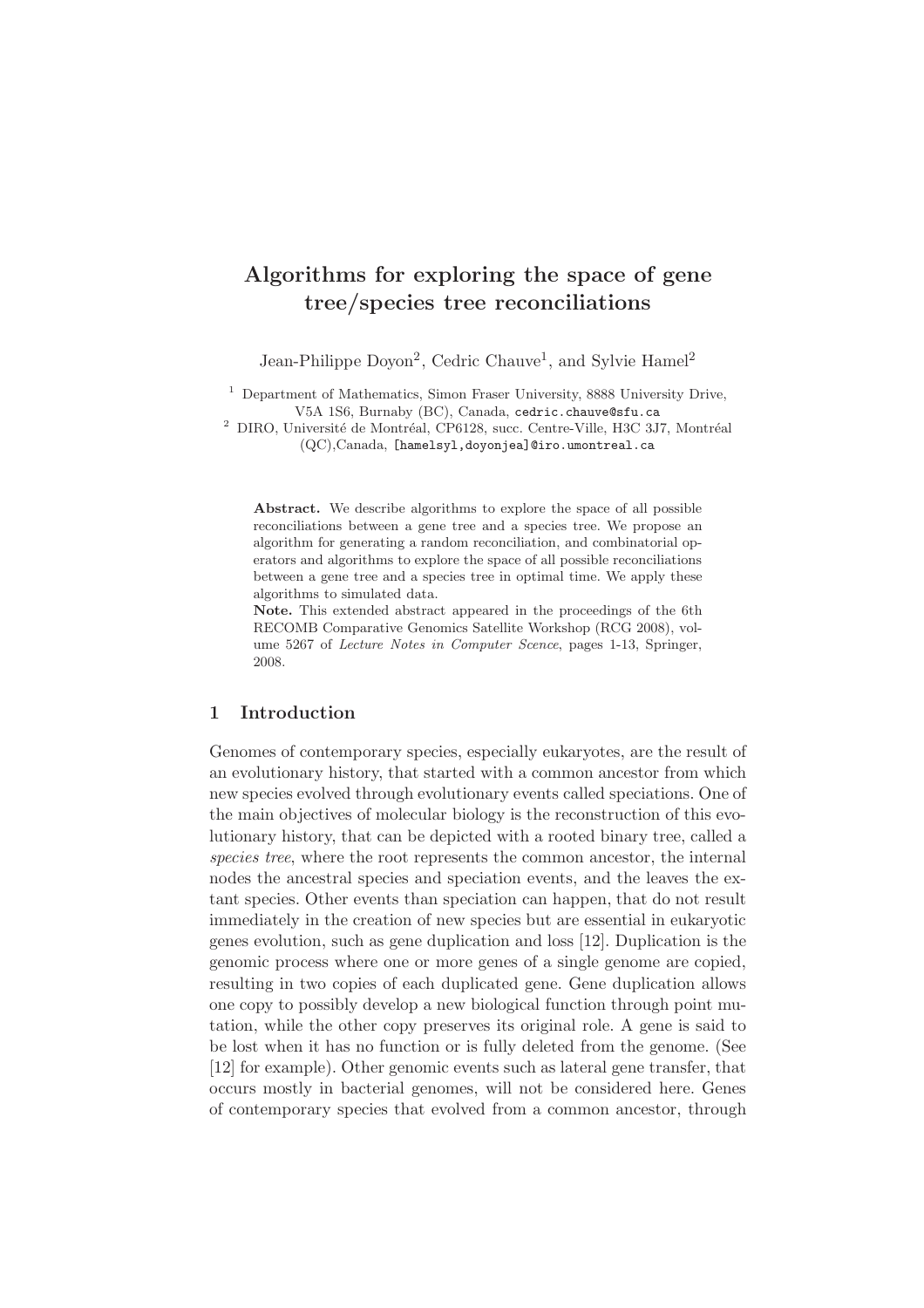speciations and duplications, are said to be homologs [9] and are grouped into a gene family. The evolution of a gene family can be depicted with a rooted binary tree, called a *gene tree*, where the leaves represent the homologous contemporary genes, the root their common ancestral gene and the internal nodes represent ancestral genes that have evolved through speciations and duplications.

Given a gene tree  $G$  and the species tree of the corresponding genomes  $S$ , an important question is to locate in S the evolutionary events of speciations and duplications. A reconciliation between  $G$  and  $S$  is a mapping of the genes (extant and ancestral) of  $G$  onto the nodes of  $S$  that induces an evolutionary scenario, in terms of speciations, duplications and losses, for the gene family described by  $G$ . In this perspective, the notion of reconciliation was first introduced in the pioneering work of [10] and a first formal definition was given in [17] to explain the discrepancies between genes and species trees. The LCA-mapping, that maps a gene  $u$  of  $G$  onto the most recent species of  $S$  that is ancestor of all genomes that contain a gene descendant of  $u$ , is the most widely used mapping, as it depicts a parsimonious evolutionary process according to the number of duplications or duplications and losses it induces. It is widely accepted that parsimony is a pertinent criterion in evolutionary biology, but that it does not always reflects the true evolutionary history. This lead to the definition of more general notions of reconciliations between a gene tree and a species tree [2, 11, 1] and the natural problem of exploring non-optimal (for a given criterion) reconciliations, and then alternative evolutionary scenarios for gene families.

The main concern of our work is the development of algorithms for exploring the space of the reconciliations between a gene tree and a species tree. After introducing a very general notion of reconciliation (Section 2), we describe in Section 3 an algorithm that generates a random reconciliation under the uniform distribution, in Section 4.1 combinatorial operators that are sufficient to explore the complete space of reconciliations between a gene tree and a species tree, and in Section 4.2 an algorithm that explores exhaustively this space and computes in optimal time the distribution of reconciliation scores in the duplication, loss, and mutation  $(duplication + loss)$  cost models. (All proofs will be given in a future technical report [6]). There are several applications of our algorithms in functional and evolutionary genomics, such as inferring orthologs and paralogs [8, 14], the gene content of an ancestral genome [16], or in the context of Markov Chain Monte Carlo analysis of gene families [1]. We illustrate our algorithms with experiments on simulated gene families in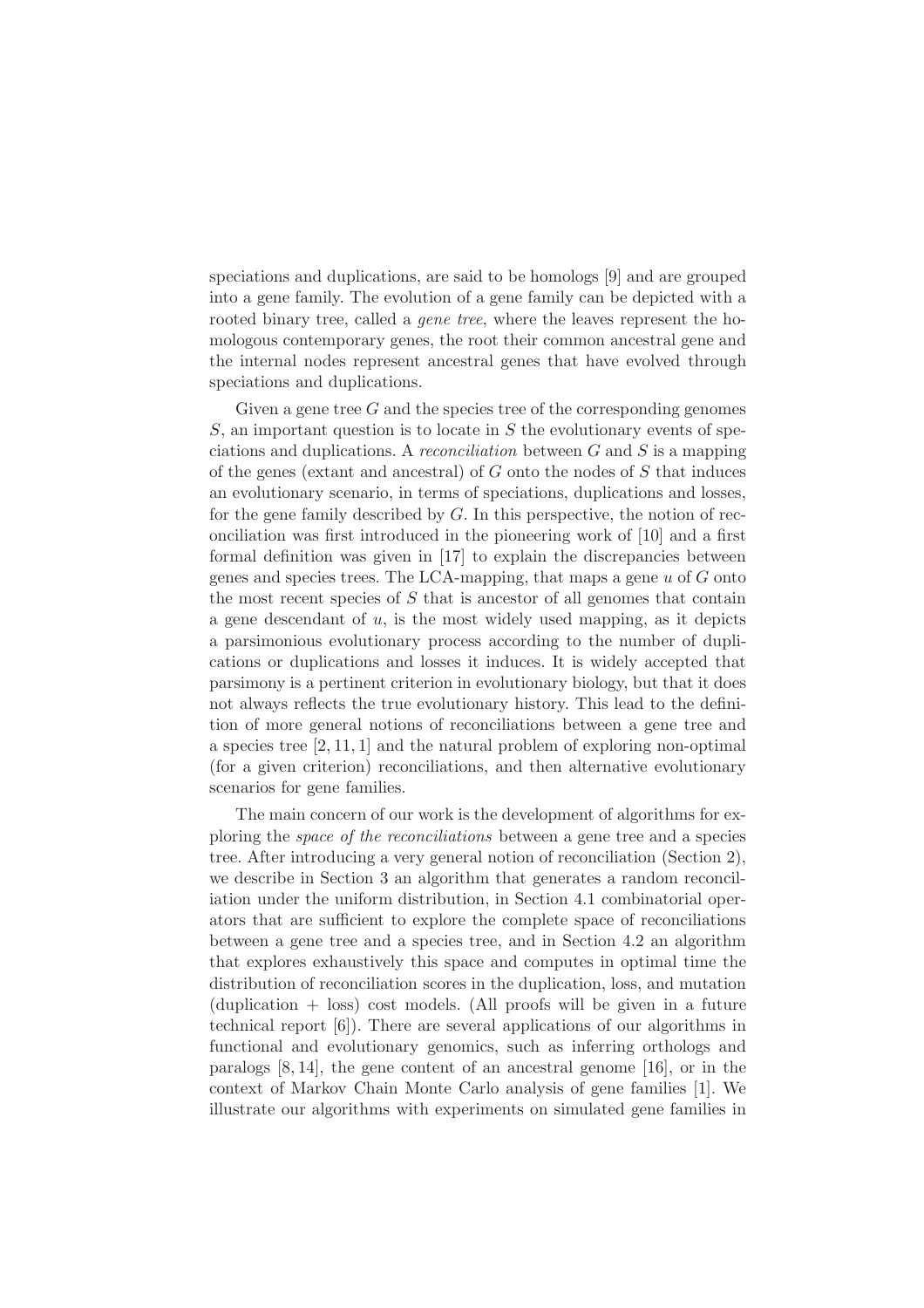Section 5 computed using duplication and loss rates taken from [13]. Our experiments suggest that, at least for some real datasets, the use of a parsimony model may be justified.

# 2 Preliminaries

Let T be a binary tree with vertices  $V(T)$  and edges  $E(T)$ , and such that only its leaves are labeled. Let  $r(T)$ ,  $L(T)$ , and  $\Lambda(T)$  respectively denote its root, the set of its leaves, and the set of the labels of its leaves. We will adopt the convention that the root is at the top of the tree and the leaves at the bottom. A *species tree*  $S$  is a binary tree such that each element of  $\Lambda(S)$  represents an extant species and labels exactly one leaf of S (there is a bijection between  $L(S)$  and  $\Lambda(S)$ ). A gene tree G is a binary tree. From now on, we consider a species tree S, with  $|V(S)| = n$  and a gene tree G such that  $\Lambda(G) \subseteq \Lambda(S)$  and  $|V(G)| = m$ . Let  $\sigma : L(G) \to L(S)$ be the function that maps each leaf of  $G$  to the unique leaf of  $S$  with the same label.

For a vertex u of T, we denote by  $u_1$  and  $u_2$  its children and by  $T_u$ the subtree of T rooted at u. For a vertex  $u \in V(T) \setminus \{r(T)\}\,$ , we denote by  $p(u)$  its parent. A cell of a tree T is either a vertex of T or an edge of T. Given two cells c and c' of T,  $c' \leq_T c$  (resp.  $c' <_T c$ ) if and only if c is on the unique path from  $c'$  to  $r(T)$  (resp. and  $c \neq c'$ ); in such a case,  $c'$  is said to be a *descendant* of c. The LCA-mapping  $M: V(G) \to V(S)$  maps each vertex u of G to the unique vertex  $M(u)$  of S such that  $\Lambda(S_{M(u)})$  is the smallest cluster of S containing  $\Lambda(G_u)$ .

**Definition 1.** A reconciliation between a gene tree  $G$  and a species tree S is a mapping  $\alpha: V(G) \to V(S) \cup E(S)$  such that

- 1. (Base constraint)  $\forall u \in L(G)$ ,  $\alpha(u) = M(u) = \sigma(u)$ .
- 2. (Tree Mapping Constraint) For any vertex  $u \in V(G) \setminus L(G)$ ,
	- (a) if  $\alpha(u) \in V(S)$ , then  $\alpha(u) = M(u)$ .
	- (b) If  $\alpha(u) \in E(S)$ , then  $M(u) \leq_S \alpha(u)$ .
- 3. (Ancestor Consistency Constraint) For any two vertices  $u, v \in V(G)$ , such that  $v <_G u$ ,
	- (a) if  $\alpha(u)$ ,  $\alpha(v) \in E(S)$ , then  $\alpha(v) \leq_S \alpha(u)$ ,
	- (b) otherwise,  $\alpha(v) < S \alpha(u)$ .

Remark 1. This definition of reconciliation differs slightly from the classical ones as vertices of  $G$  can be mapped onto edges of  $S$ , in order to represent duplication events (see explanations below). However, it is equivalent to the definitions given in [1, 11], that are the most complete ones known so far, and it is more general than the Inclusion-Preserving mapping of [2].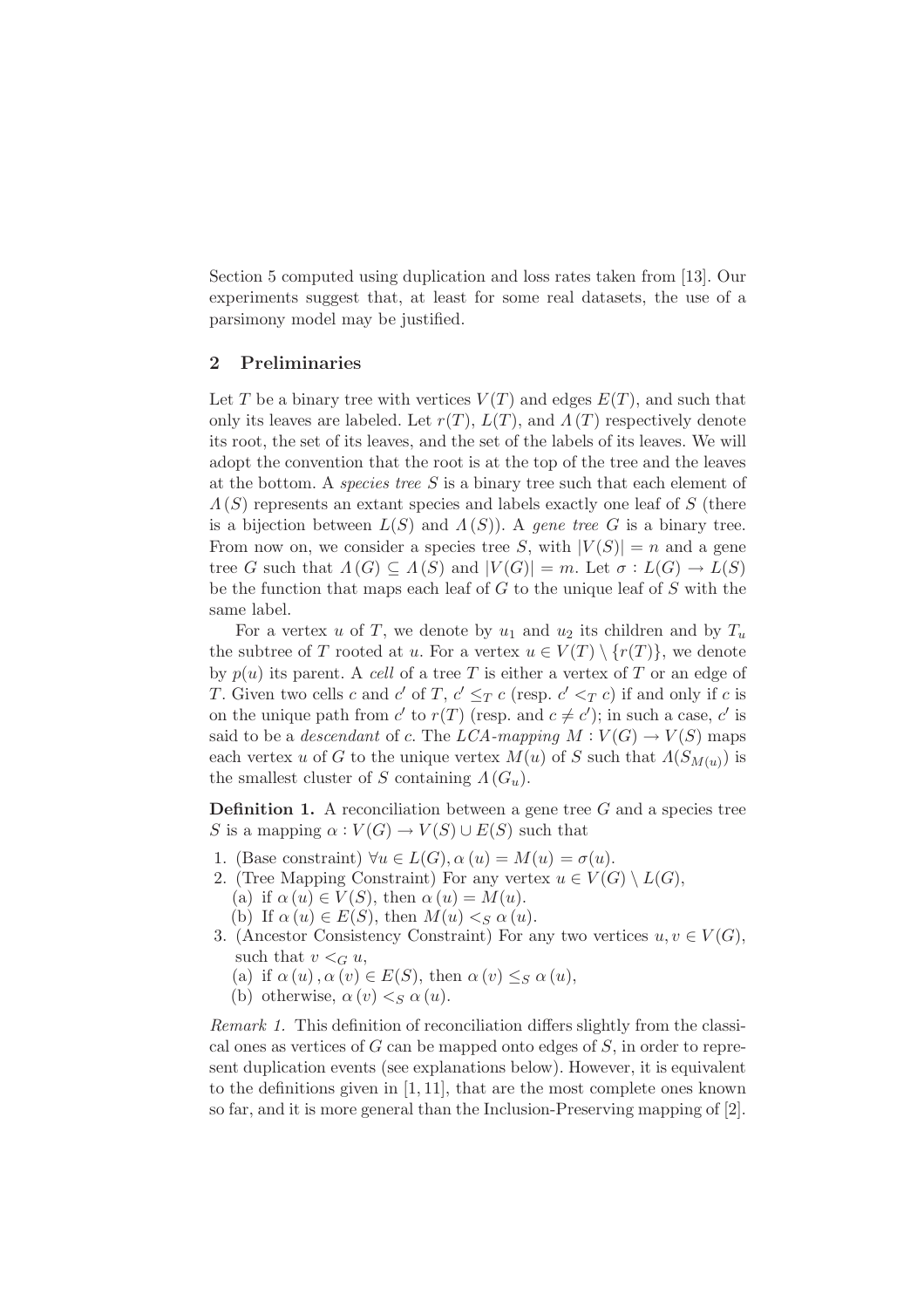The whole set of reconciliations between a gene tree  $G$  and a species tree S is denoted  $\Psi(G, S)$ . A reconciliation  $\alpha$  of  $\Psi(G, S)$  implies an evolutionary scenario for the genes of  $G$  in terms of gene duplications, gene losses, and speciations. A vertex  $u$  of  $G$  that is mapped onto an edge  $(x, y)$  of S (where  $x = p(y)$ ) represents a gene of the ancestral species  $p(y)$  that has been duplicated in y. If u is mapped onto an internal vertex  $x$  of  $S$ , then this represents a gene that will be present in a single copy in the two genomes  $x_1$  and  $x_2$  following a speciation event that happened to  $x$ . It is important to point out that the number of reconciliations is finite. Briefly, a reconciliation  $\alpha$  between G and S represents any birthand-death scenario along  $S$  such that the resulting gene tree is consistent with  $G$  and each duplication event that implies an internal node  $u$  of  $G$ is consistent with the mapping  $\alpha(u)$ . (See Figure 1).



Fig. 1. (a) Left: gene tree G. Right: species tree S. The arrows represent the LCAmapping between  $G$  and  $S$ . (b) A reconciliation between  $G$  and  $S$ . The red circles represent speciation events, and the green squares, duplications. (c) A birth-and-death scenario that is consistent with the reconciliation. A cross represents a gene loss. The right lineage of the first duplication has no extant gene that descents from it, as opposite to its left lineage. We then say that this duplication is hypothetical, because it is not a useful information for the evolutionary scenario of the extant genes of G along S. Hence, such duplication is not depicted by the reconciliation.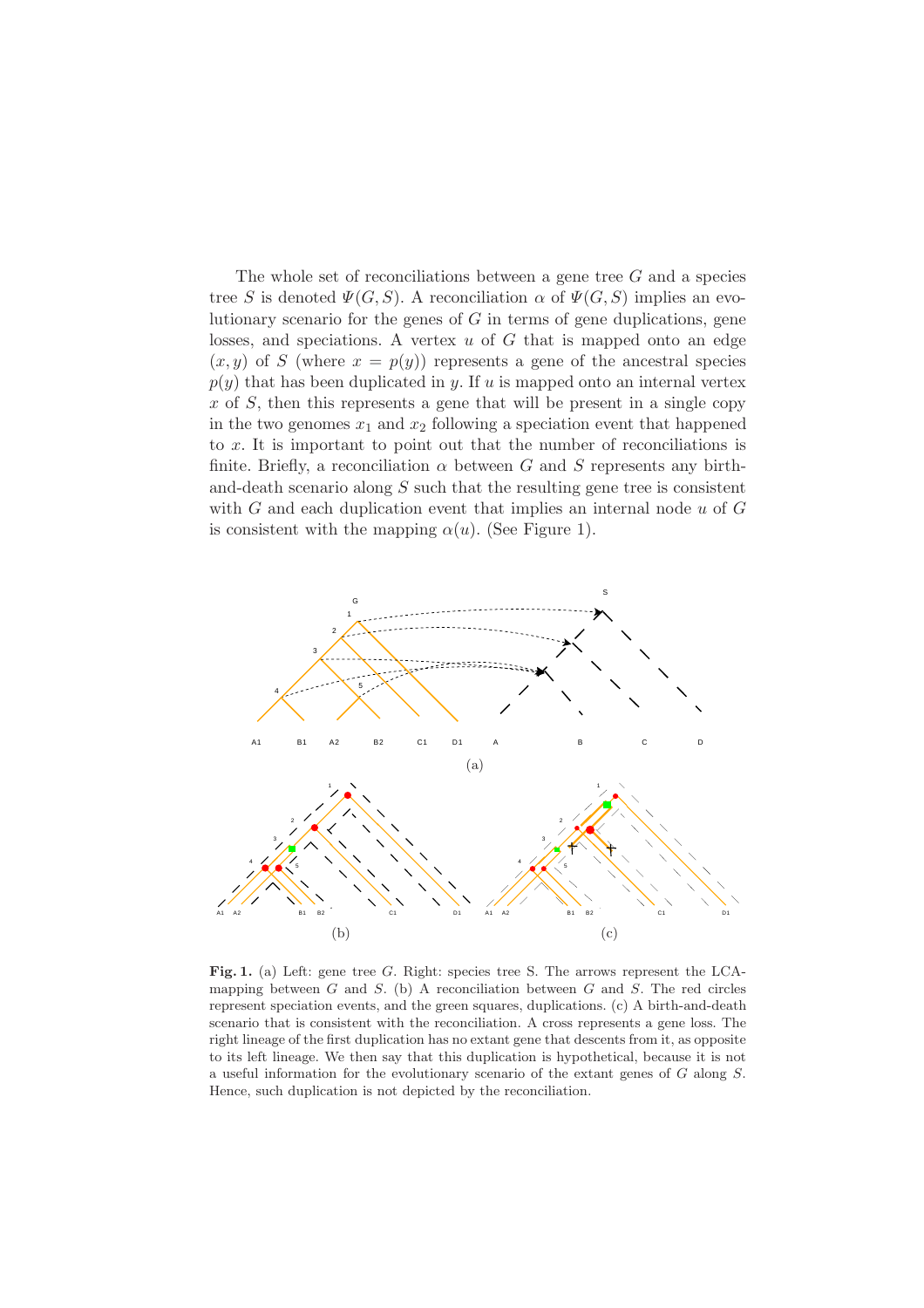We denote by  $dup(\alpha)$  and  $los(\alpha)$  respectively the number of duplications and losses induced by a reconciliation  $\alpha$ .  $dup(\alpha)$  is the number of vertices of  $G$  that are mapped onto an edge of  $S$  (see below <sup>3</sup>). Given two cells  $c, c' \in V(S) \cup E(S)$ , where  $c' <sub>S</sub> c$ ,  $D(c, c')$  is the number of vertices  $x \in V(S)$  such that  $c' <sub>S</sub> x <sub>S</sub> c$ . Also, if  $c = c'$ , then  $D(c, c') = 0$ . The number of losses associated to a vertex  $u \in V(G) \setminus L(G)$  is noted  $l_u$  and equal to  $D(\alpha(u), \alpha(u_1)) + D(\alpha(u), \alpha(u_2))$  (see [15] for example).  $los(\alpha)$ is then the sum of  $l_u$  over all internal vertices u. The third constraint of Definition 1 leads to the notion of forced duplication, that corresponds to vertices of  $G$  that can only be mapped onto an edge of  $S$ : an internal vertex  $u \in V(G) \setminus L(G)$  is said to be a forced duplication if and only if  $M(u) = M(u_1)$  or  $M(u) = M(u_2)$ .

For a vertex  $u \in V(G)$ , a cell of S covers it if u can be mapped onto this cell according to Definition 1. The set of cells that can cover it is denoted by  $A(u)$  and is defined below.

$$
A(u) = \begin{cases} \{M(u)\} & \text{if } u \in L(G) \text{ or } u = r(G) \\ \{c \in E(S) : M(u) <_{S} c\} & \text{if } u \text{ is a forced duplication} \\ \{c \in E(S) : M(u) <_{S} c\} \cup \{M(u)\} \text{ otherwise} \end{cases}
$$

It is important to point out that there is three mappings that are considered here:  $M(u)$ ,  $\alpha(u)$ , and  $A(u)$ . From now on, except when indicated, the term mapping will refer to the reconciliation mapping  $\alpha(u)$  of Definition 1.

Finally, combinatorial and probabilistic criteria can be used to compare the different possible reconciliations and pick one that is supposed to reflect the most the true evolution of  $G$  according to  $S$ . Three parsimonious cost models, that aim to minimize the number of genomic events, have been proposed so far: duplication [15], loss [4], and mutation (duplication+loss) [15]. Arvestad et al. also introduced a notion of likelihood of a reconciliation in the framework of birth-and-death processes [1].

# 3 Counting and uniform random generation

In this section, we describe an efficient algorithm that computes a random reconciliation between  $G$  and  $S$  following the uniform distribution. This

<sup>&</sup>lt;sup>3</sup> To consider duplication that preceds the first speciation event represented by  $r(S)$ , we can insert in S an "artificial" cell c such that  $r(S) \leq_S c$ . For space reason, we assume here that no duplication occurs in the most ancestral species. The details to account for such early duplications will be described in the full version of this paper.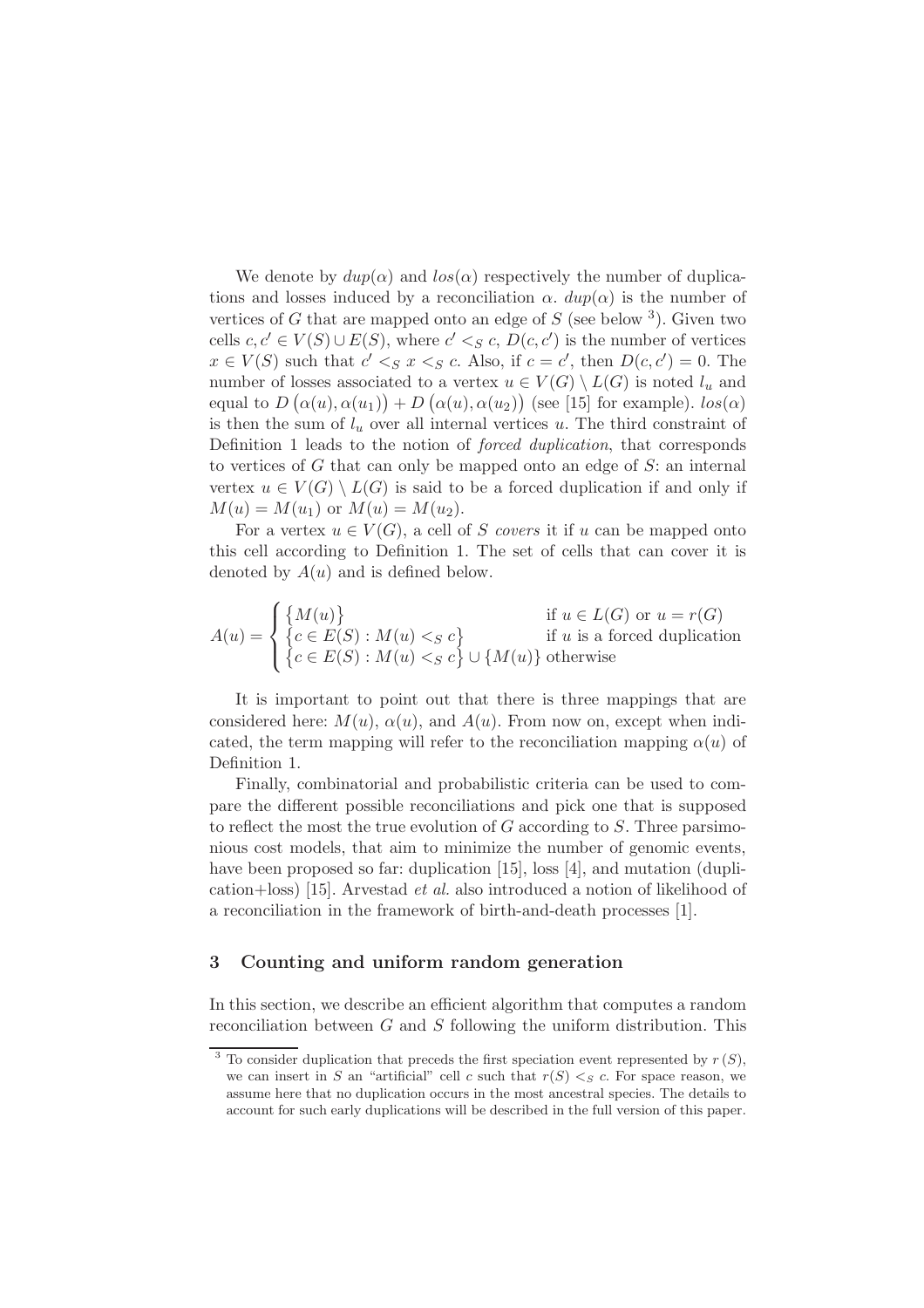problem is important in the context of MCMC analysis for gene families, as a major issue is to analyze if the Markov chain converges to the true posterior probabilities. One of the most popular and simple tests of convergence is to run several Markov chains, each starting at a different state in the space, which motivates our random generation algorithm.

As usual in uniform random generation, it is based on a preprocessing that computes the cardinality of  $\Psi(G, S)$  [5]. We first address this problem, then describe the random generation algorithm.

For every node  $u \in V(G)$  and cell  $c \in A(u)$ , we denote by  $Nb(u, c)$ the number of reconciliations of  $G_u$  and  $S_c$  for which u is mapped on c. It follows immediately that  $|\Psi(G, S)| = Nb(r(G), r(S)).$ 

**Lemma 1.** Let  $u \in V(G)$  and  $c \in A(u)$  be a cell that covers u. Then  $Nb(u, c) = 1$  if  $u \in L(G)$ , and otherwise

$$
Nb(u,c) = \sum_{c_1 \in A(u_1), c_1 \leq_S c} Nb(u_1, c_1) \sum_{c_2 \in A(u_2), c_2 \leq_S c} Nb(u_2, c_2). \tag{1}
$$

**Proposition 1.**  $|\Psi(G, S)|$  can be computed in  $O(mn)$  time and space.

It follows from the work [4] that there is a single optimal reconciliation for the loss and mutation costs, but that there can be several ones for the duplication cost. Building on Lemma 1, we also get the following result, that is of interest with respect to this point.

**Proposition 2.** The number of reconciliations of  $\Psi(G, S)$  that minimizes the duplication cost can be computed in  $O(mn)$  time and space.

The algorithm 1.1 below computes a random reconciliation between G and S. For a node  $u \in V(G)$  and a cell  $c \in A(u)$ , let  $f(c)$   $(d(c))$  be the ancestor (resp. descendant) cell of c in  $A(u)$ , that is the cell of  $A(u)$  that is the closest one to c and above (resp. below) it. The lowest cell of  $A(u)$ is the one that has no descendant cell in  $A(u)$ .

**Theorem 1.** Given a reconciliation  $\alpha \in \Psi(G, S)$ , Algorithm 1.1 returns  $\alpha$  with probability  $\frac{1}{\vert \Psi (G,S) \vert}$ . Given the table Nb and the sets  $A(u)$  for every node u of G, it can be implemented to run in  $O(mn)$  space and  $\Theta(mn)$ time in the worst case and  $\Theta(m)$  time in the best case.

Hence, the preprocessing time of our algorithm (computing the table Nb and the sets  $A(u)$  requires  $O(mn)$  time and space. However, it needs to be done once and can be used for generating several random reconciliations.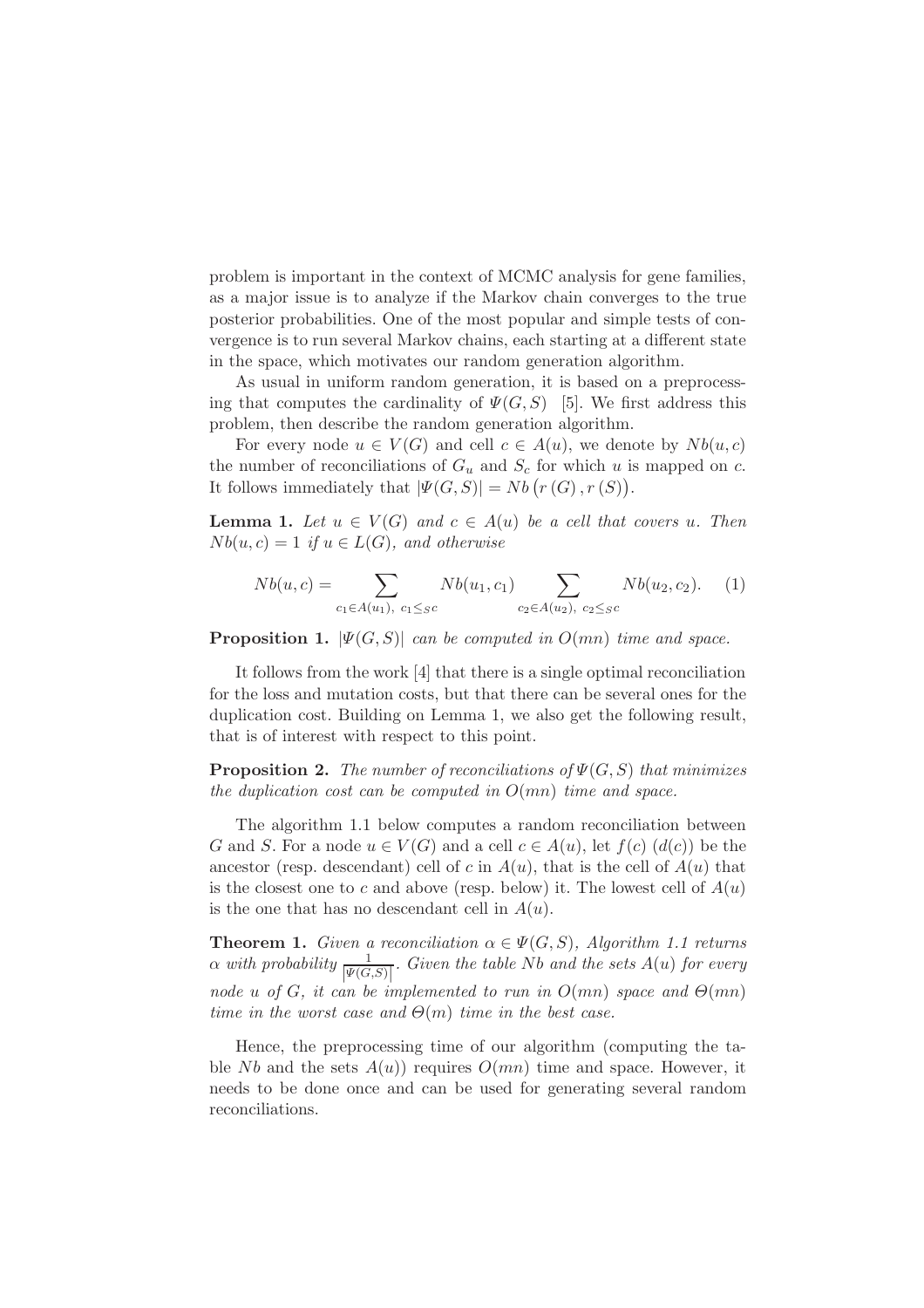**Algorithm 1.1** Uniform random generation in  $\Psi(G, S)$ .

```
1: Let \alpha be an empty reconciliation.
2: Perform a prefix traversal of G, and let u \in V(G) be the current node.
3: if u = r(G) or u \in L(G) then \alpha(u) \leftarrow M(u)4: else
5: Let \hat{c} \leftarrow \alpha(p(u)).
6: {Choose randomly a cell c \in A(u) such that c \leq s \hat{c}}
7: Let k \leftarrow\sum_{c \in A(u), c \leq S\hat{c}}Nb(u, c)8: Generate randomly and uniformly an integer n \in \{1, \ldots, k\}.
9: c ← lowest cell in A(u) {If u is a forced duplication, then M(u) \notin A(u)}
10: l \leftarrow Nb(u, c)11: while l < n do c \leftarrow f(c), l \leftarrow l + Nb(u, c)12: \alpha(u) \leftarrow c13: return α
```
Our algorithm is useful for sampling the space of reconciliations, but not for exhaustive enumeration of that space. Therefore, in the next section, an algorithm for enumeration is introduced.

# 4 Exhaustive exploration of the whole space  $\Psi(G, S)$

We first define combinatorial operators used to explore the space of all possible reconciliations, and then give an algorithm, based on these operators, that explores exhaustively this space.

## 4.1 Space exploration operators

We present in this section a type of operator, called *Nearest Mapping Change* (NMC), acting on a reconciliation between a gene tree  $G$  and a species tree  $S$ . This movement is similar to the ones described in [11]. We show that this operator is sufficient to explore the space of all possible reconciliations.

**Definition 2.** Let  $\alpha: V(G) \to V(S) \cup E(S)$  be a given reconciliation between G and S, and u a vertex of  $V(G) \setminus L(G)$  such that  $u \neq r(G)$ . Let  $\hat{c}, c, c_1$ , and  $c_2$  respectively denote  $\alpha(p(u))$ ,  $\alpha(u)$ ,  $\alpha(u_1)$ , and  $\alpha(u_2)$ .

- 1. An upward NMC (uNMC) can be applied to u if  $c \leq_S \hat{c}$ , and if  $\hat{c} \in V(S)$  and  $c \in E(S)$ , then  $D(\hat{c}, c) > 0$ . It changes  $\alpha(u)$  into its ancestor cell  $f(\alpha(u))$  of  $A(u)$ .
- 2. A downward NMC (dNMC) can be applied to u if  $c_1 \leq_S c$ ,  $M(u) \leq_S c$ , and if  $c_1 \in V(S)$  and  $c \in E(S)$ , then  $D(c, c_1) > 0$  (idem for  $c_2$ ). It changes  $\alpha(u)$  into its descendant cell  $d(\alpha(u))$  of  $A(u)$ .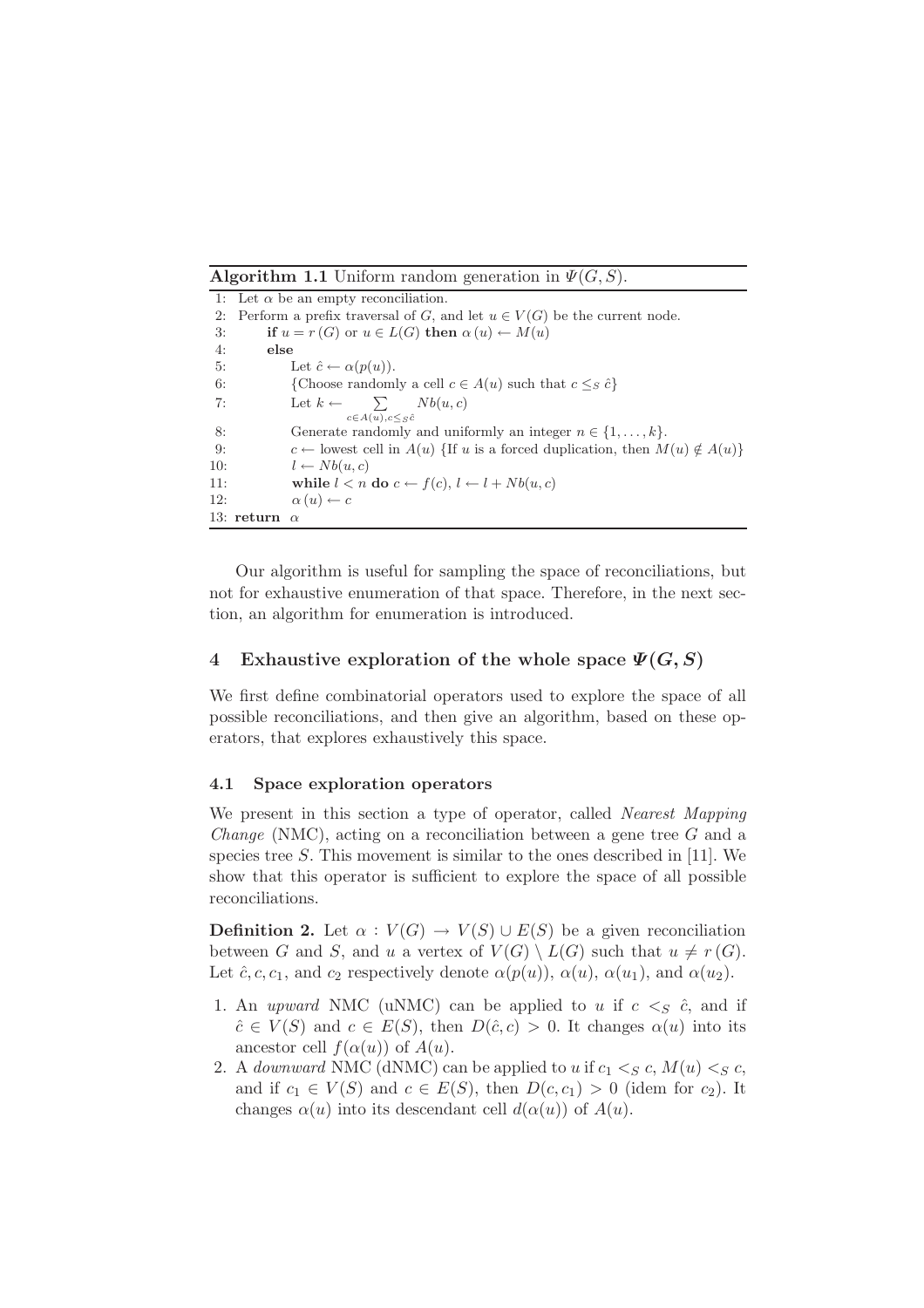It follows immediately from the definition of NMC operators that, given  $\alpha \in \Psi(G, S)$ , applying an NMC operator to a vertex u of G results in a reconciliation  $\alpha'$  between G and S. More precisely, it can induce the following changes in the evolutionary scenario for the gene family (see Figure 2).

- Changing a speciation by a duplication (uNMC,  $\alpha(u) = M(u)$ ).
- Changing a duplication by a speciation (dNMC,  $\alpha'(u) = M(u)$ ).
- Moving a duplication upward (uNMC,  $\alpha(u) \neq M(u)$ ).
- Moving a duplication downward (dNMC,  $\alpha'(u) \neq M(u)$ ).



Fig. 2. (a) A section of the reconciliation depicted in figure 1. Here, the mapping of node 2 forbids to move up node 3. (b) The node 2 changes from a speciation to a duplication by moving it up. (c) Then, node 3 can be moved up and still is a duplication.

For  $u \in V(G)$ , and  $c, c' \in A(u)$ ,  $d_u(c, c')$  is the number of cells of  $A(u)$  between c and c', where  $d_u(c, c') = 0$  if and only if  $c = c'$ . For two reconciliations  $\alpha$  and  $\alpha'$ ,  $D_{NMC}(\alpha, \alpha') = \sum_{u \in V(G)} d_u (\alpha(u), \alpha'(u))$ . We call  $D_{NMC}(\alpha, \alpha')$  the *NMC distance* between  $\alpha$  and  $\alpha'$ . A valid (according to Definition 2) NMC application to  $\alpha$  can be encoded by a pair  $(u, c)$ , where  $u \in V(G)$  is the node being moved and  $c \in V(S) \cup E(S)$  is its new mapping. We denote by  $NMC(\alpha)$  the set of such pairs for a given reconciliation  $\alpha$ .

**Theorem 2.** Let  $\alpha$  and  $\alpha'$  two reconciliations of  $\Psi(G, S)$ . There exists a sequence of  $D_{NMC}(\alpha, \alpha')$  NMC that transforms  $\alpha$  into  $\alpha'$ . No shorter sequence of NMC can transform  $\alpha$  into  $\alpha'$ .

We denote by  $\mathcal{G}_{NMC}(G, S)$  the graph with vertex set  $\Psi(G, S)$  and where two reconciliations are linked by an edge if they differ by a single NMC. Let  $\alpha_{min}$  be the unique reconciliation where, for each vertex u of  $G, \alpha_{min}(u)$  is the unique cell of  $A(u)$  that has no descendant in  $A(u)$ , and  $\alpha_{max}$  be the unique reconciliation where, for each vertex u of G,  $\alpha_{max}(u)$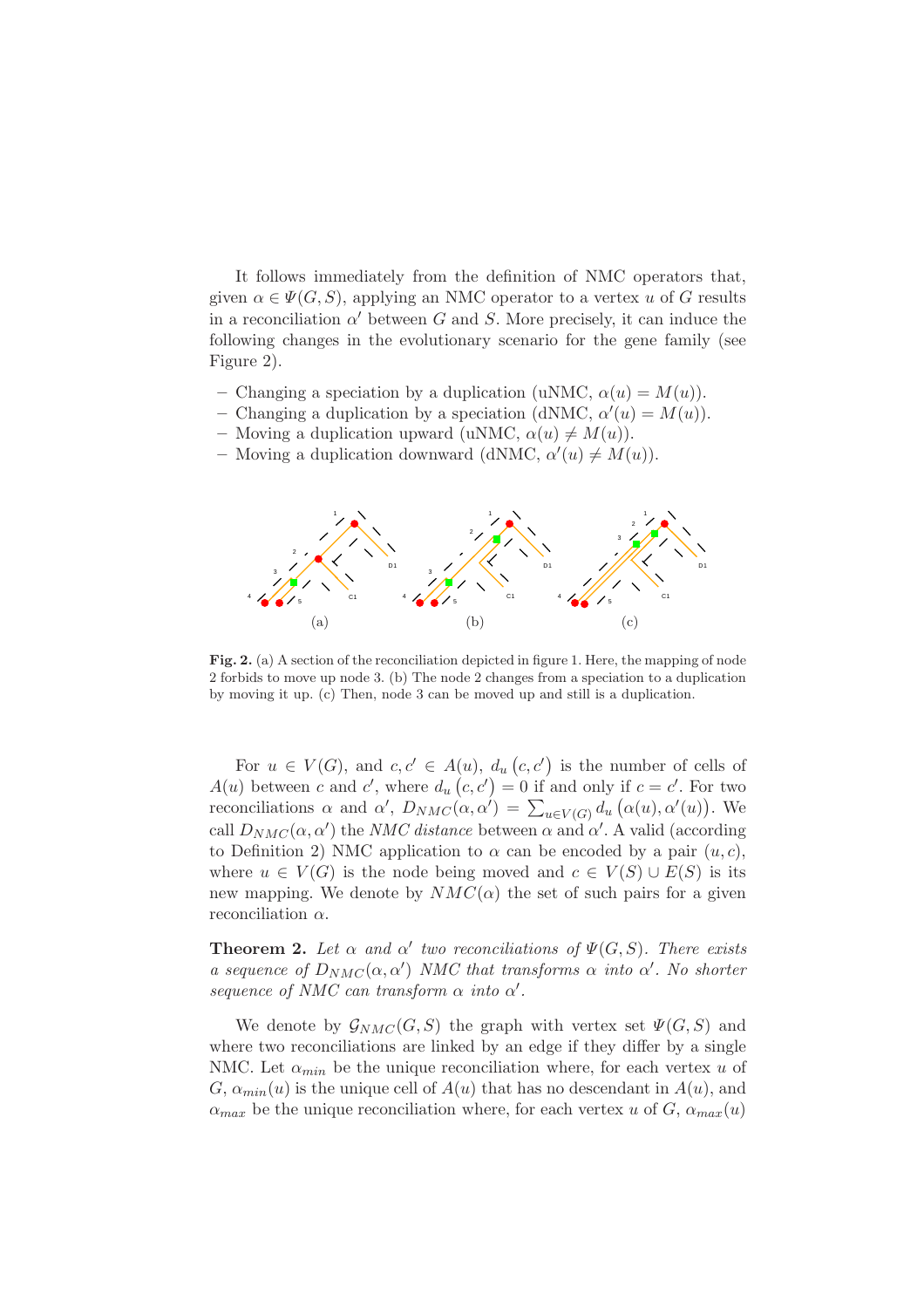is the unique cell of  $A(u)$  that has no ancestor in  $A(u)$ . The following results shows that although  $\Psi(G, S)$  can have an exponential size, NMC operators are sufficient to define a structure on this space of polynomial diameter.

**Corollary 1.** The diameter of  $\mathcal{G}_{NMC}(G, S)$  is equal to  $D_{NMC}(\alpha_{min}, \alpha_{max})$ and is in  $O(nm)$ .

Finally, as our NMC operators are intended to explore the space of reconciliations between a gene tree and a species tree, we address now the issue of updating the classical combinatorial criteria used to evaluate a reconciliation: the following observation implies that they can be easily updated in constant time.

Property 1. Let  $\alpha$  and  $\alpha'$  be two reconciliations of  $\Psi(G, S)$  such that  $\alpha'$ can be obtained from  $\alpha$  by a single NMC. Then,  $|dup(\alpha) - dup(\alpha')| \in$  $\{0, 1\}$  and  $|los(\alpha) - los(\alpha')| \in \{1, 2\}.$ 

#### 4.2 Algorithm for the exhaustive exploration

We present in this section a simple algorithm, based on the NMC operator, that computes the set of all possible reconciliations between a gene tree G (with  $|V(G)| = m$ ) and a species tree S (with  $|V(S)| = n$ ) in time  $\Theta(|\Psi(G, S)|)$  (see Theorem 3), which gives a CAT (Constant Amortized Time) algorithm to generate  $\Psi(G, S)$ .

For a node  $u \in V(G)$ , let  $id(u)$  be the number of nodes that precede u according to the prefix traversal of  $G$ , where the left child  $u_1$  of a node  $u \in V(G) \setminus L(G)$  is visited before the right child  $u_2$ . Let  $\mathcal{T}_{NMC}(G, S)$  be the tree defined as follows (see Figure 3):

- the root is the reconciliation  $\alpha_{min}$  and its children are the reconciliations that can be obtained from  $\alpha_{min}$  by applying a single uNMC from  $NMC(\alpha_{min}),$
- given a reconciliation  $\alpha$ , that differs from its parent by an uNMC  $(u_i, c)$ , its children are the reconciliations that can be obtained from  $\alpha$ by applying a single uNMC  $(u_j, c')$  from  $NMC(\alpha)$  such that  $id(u_j) \geq$  $id(u_i)$ .

# **Proposition 3.**  $T_{NMC}(G, S)$  is a spanning tree of  $\mathcal{G}_{NMC}(G, S)$ .

The exhaustive exploration algorithm of the whole space  $\Psi(G, S)$  is based on the tree  $T_{NMC}(G, S)$ . It follows immediately from the definition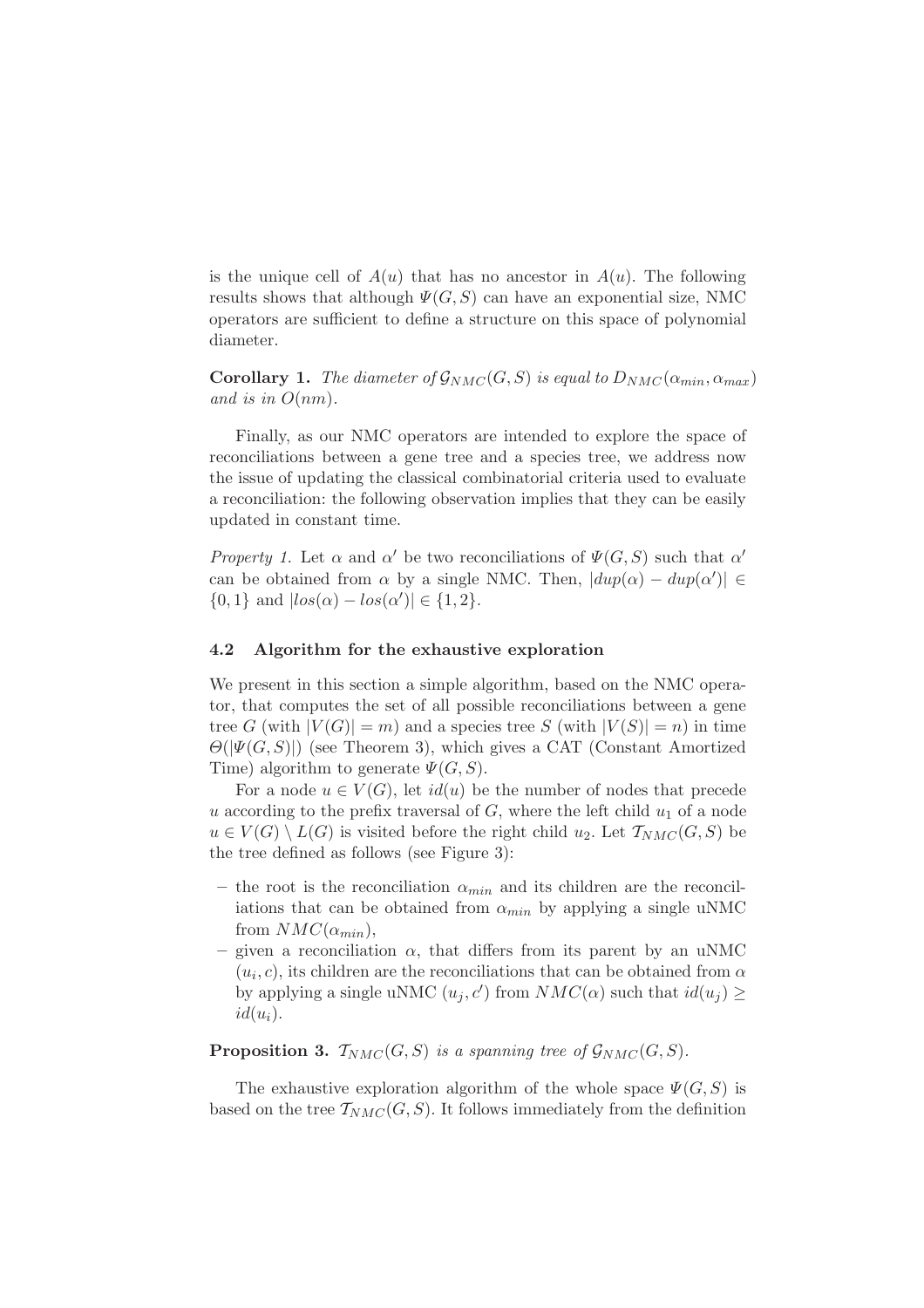of  $\mathcal{T}_{NMC}(G, S)$  that the main tasks for a given reconciliation  $\alpha$  is 1) to know the list of allowed uNMC operators that can be applied to obtain the children of  $\alpha$ , and 2) to keep in order its nodes according to the increasing value of their indexes id. We denote by  $P(\alpha)$  this ordered list. The key to achieve this efficiently is the Property 2 below, that follows easily from the definitions of NMC operators and of  $T_{NMC}(G, S)$ .

Property 2. Let  $\alpha$  and  $\alpha'$  be two reconciliations of  $\Psi(G, S)$  such that  $\alpha'$  is a child of  $\alpha$  in  $\mathcal{T}_{NMC}(G, S)$ , and differs from  $\alpha$  by an uNMC  $(u, c)$ . Then  $P(\alpha)$  and  $P(\alpha')$  differ by at most three uNMC, that involve u, u<sub>1</sub> and u<sub>2</sub>.

Based on this property, we describe below an algorithm that performs a prefix traversal of  $T_{NMC}(G, S)$ , where the children of a reconciliation  $\alpha$  are visited according to the ordered list  $P(\alpha)$ , in such a way that each time an edge from  $\alpha$  to a reconciliation  $\alpha'$  is followed,  $P(\alpha)$  is updated into  $P(\alpha')$ . To perform this update in constant time, we encode P using two disjoint lists  $P_{\ell}$  and  $P_r$  and two cursors  $u_{\ell}$  and  $u_r$  on these lists, in such a way that a node u is in P if and only if u is in the sublist of  $P_{\ell}$ (or  $P_r$ ) that starts at  $u_\ell$  (resp.  $u_r$ ).

Algorithm 1.2 below describes the general recursive function, where the main tasks for the current reconciliaton  $\alpha$  are i) select the next node  $u \in P(\alpha)$  with the smallest *id* from the sublists of  $P_\ell$  or  $P_r$  (lines 4,5); ii) define the child reconciliation  $\alpha'$  by moving u upward (line 6); iii) define  $P(\alpha)$  from  $P(\alpha)$  by updating  $P_{\ell}, P_r, u_{\ell}$ , and  $u_r$  (lines 7-12). The function is first called with  $\alpha = \alpha_{min}$ ,  $P_{\ell} = NMC(\alpha)$ ,  $P_r = \emptyset$ ,  $u_{\ell} = first(P_{\ell})$ , and  $u_r = end(P_r)$ , that are computed during a preprocessing phase. Here,  $first()$  and  $end()$  respectively represents the first cursor of the considered list and a null one located at the end of the list. For a node  $u \in V(G)$ and a cell  $c \in A(u)$ , recall that  $f(c)$  and  $d(c)$  respectively are its ancestor and descendant cells in  $A(u)$ .

**Theorem 3.** Algorithm 1.2 visits all reconciliations of  $\Psi(G, S)$ . Given  $\alpha_{min}$ , and  $P_{\ell} = NMC(\alpha_{min})$ , it can be implemented to run in time  $\Theta(\Psi(G, S))$  and space  $O(nm)$ .

Together with Property 1, that implies that updating the number of duplications and/or losses after a single NMC can be done in constant time, this algorithm allows to compute efficiently the exact distribution of the duplication, loss and mutation costs in optimal time  $\Theta(|\Psi(G, S)|)$ (see Section 5).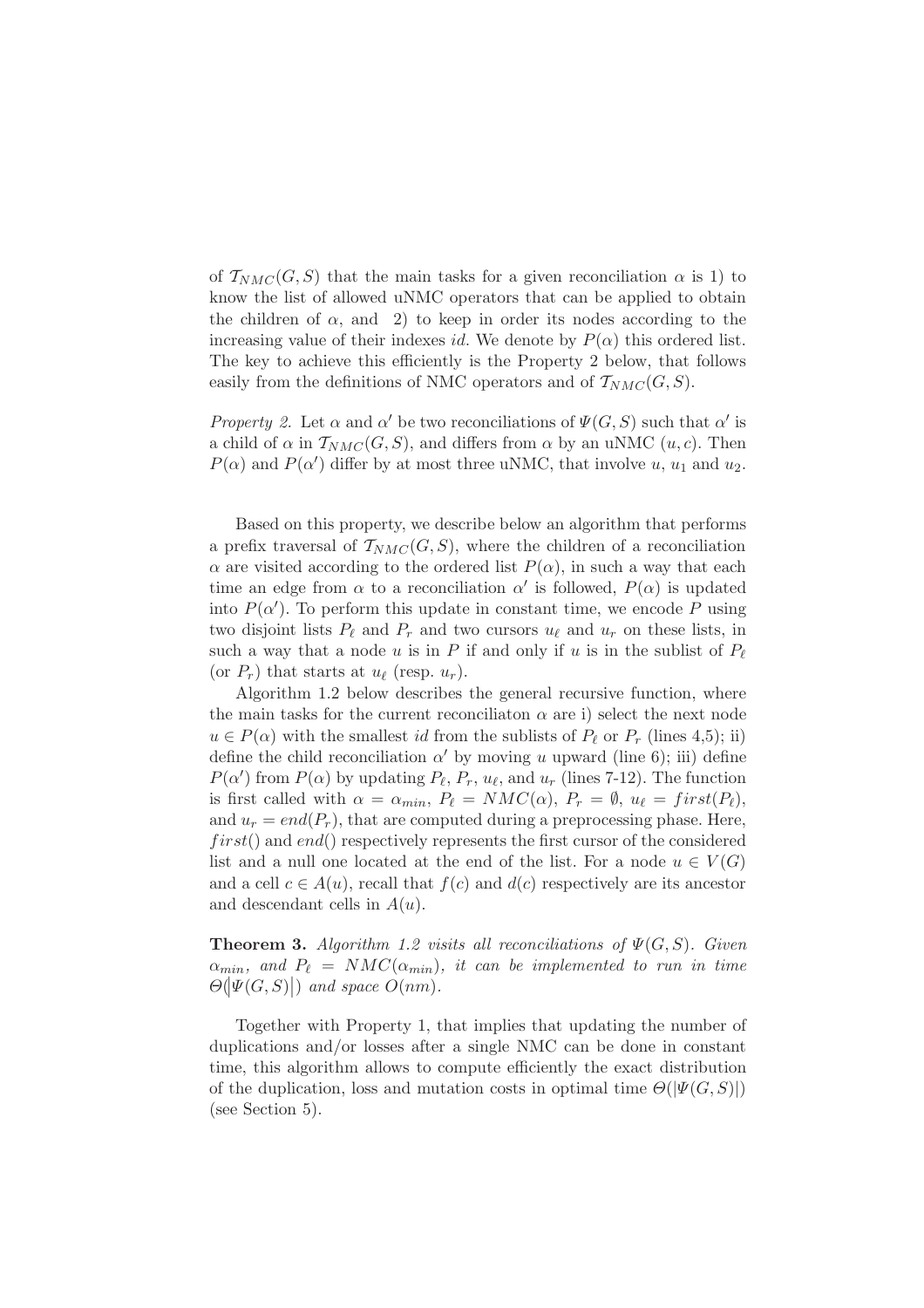**Algorithm 1.2** Exhaustive exploration algorithm of the space  $\Psi(G, S)$ 

|     | 1: RecurExplore $(\alpha, u_\ell, u_r)$                                                                              |
|-----|----------------------------------------------------------------------------------------------------------------------|
| 2:  | Let $u'_{\ell} \leftarrow u_{\ell}$ and $u'_{r} \leftarrow u_{r}$                                                    |
| 3:  | while $u'_{\ell} \neq end(P_{\ell})$ or $u'_{r} \neq end(P_{r})$ do                                                  |
| 4:  | if $u'_\ell = end(P_\ell)$ then $u \leftarrow u'_r$                                                                  |
| 5:  | else if $u'_r = end(P_r)$ or $id(u'_\ell) < id(u'_r)$ then $u \leftarrow u'_\ell$ , else $u \leftarrow u'_r$         |
| 6:  | $\alpha'(u) \leftarrow f(\alpha(u))$                                                                                 |
| 7:  | if $u_1 \notin P_\ell$ and $u = u'_\ell$ then insert $u_1$ in $P_\ell$ after $u'_\ell$                               |
| 8:  | else if $u_1 \notin P_\ell$ and $u = u'_r$ then insert $u_1$ in $P_\ell$ before $u'_\ell, u'_\ell \leftarrow u_1$    |
| -9: | if $u_2 \notin P_\ell \cup P_r$ and $u = u'_r$ then insert $u_2$ in $P_r$ after $u'_r$                               |
| 10: | else if $u_2 \notin P_\ell \cup P_r$ and $u = u'_\ell$ then insert $u_2$ in $P_r$ before $u'_r, u'_r \leftarrow u_2$ |
| 11: | if $(u, f(\alpha'(u))) \notin NMC(\alpha')$ and $u = u'_\ell$ then $u'_\ell \leftarrow succ(u'_\ell, P_\ell)$        |
| 12: | if $(u, f(\alpha'(u))) \notin NMC(\alpha')$ and $u = u'_r$ then $u'_r \leftarrow succ(u'_r, P_r)$                    |
| 13: | RecurExplore $(\alpha', u'_\ell, u'_r)$                                                                              |
| 14: | Retrieve old values of $P_{\ell}, P_{r}, u'_{\ell}, u'_{r}$ by performing the inverse operations of                  |
|     | lines 7 to 12.                                                                                                       |
| 15: | $\alpha(u) \leftarrow d(\alpha'(u))$ {Backtrack}                                                                     |
| 16: | if $u = u'_\ell$ then $u'_\ell \leftarrow succ(u'_\ell, P_\ell)$ else $u'_r \leftarrow succ(u'_r, P_r)$              |

#### 5 Experimental results

We considered the phylogenetic tree of 12 Drosophila species and the branch lengths, and gene gain/loss rates that are given in [13, Figure 1]. We generated 1000 synthetic gene trees according to the birth-and-death process (with a single ancestral gene) along this species tree, and removed multiple copies of each gene tree. This resulted in 249 unique gene trees having from 6 to 22 leaves (Figure 4). Figure 5 describes the cardinality and diameter of  $\Psi(G, S)$  for these 249 gene trees.

For each of the 249 unique gene trees, we used the algorithm 1.2 to explore the whole space  $\Psi(G, S)$  focusing on the duplication cost (for the loss and mutation criteria, the results are similar). For the duplication criterion, 237 gene trees have a unique global minimum, and 12 have two. In each of these 12 cases, the NMC distance between the two global minimums is one. Over all the 249 gene trees, the LCA reconciliation  $\alpha_{min}$ , that is a global minimum, is either identical or, in the worst case, at a distance of a single NMC to the true evolutionary scenario induced by the birth-and-death and noted  $\alpha_{\text{real}}$ . However, it is important to point out that this is probably due to the low duplication and loss rates given in [13].

For a reconciliation  $\alpha \in \Psi(G, S)$ , let  $d_{\text{cost}}(\alpha) = \text{d}up(\alpha) - \text{d}up(\alpha^*),$ where  $\alpha^*$  is a global minimum, according to the duplication cost, that minimizes  $D_{NMC}(\alpha, \alpha^*)$ . We denote by  $N(k)$  the number of reconciliations  $\alpha \in \Psi(G, S)$  such that  $d_{\text{cost}}(\alpha) = k$ , for a given  $k \in \mathbb{N}$ . Figure 6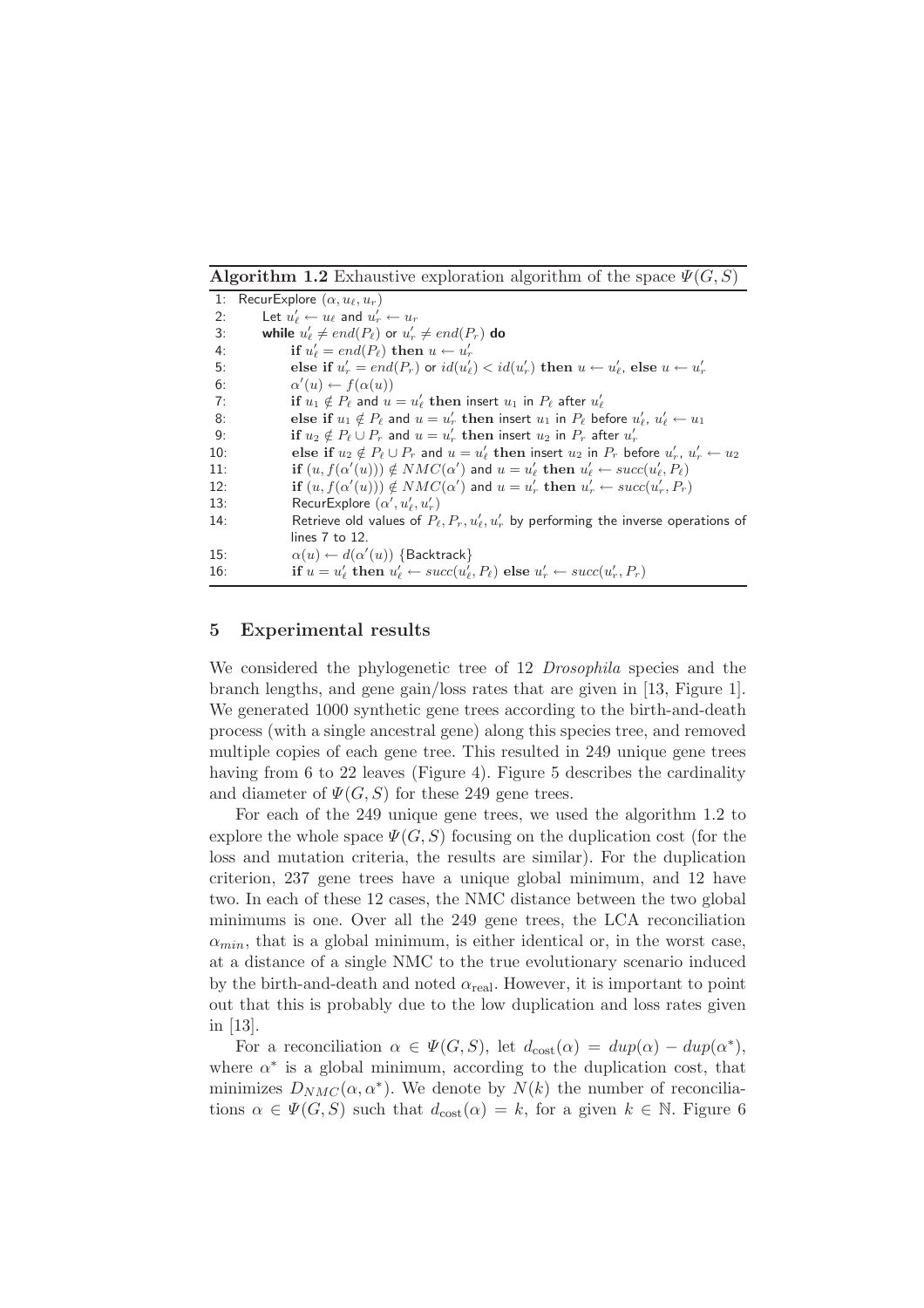

Fig. 3. The subtree of  $T_{NMC}(G, S)$  rooted at  $\alpha_{min}$  for the trees G and S depicted in Figure 1.  $\alpha_{min}$  and its children respectively are at the top and bottom of the figure. For each child, the node that has been moved upward is in boldface.



Fig. 4. Distribution of the 249 gene trees according to their number of leaves.



Fig. 5. Left. Distribution of the number of gene trees (y axis) according to the reconciliation space size (x axis). A gene tree G is counted in the bar  $10^i$  iff  $10^{i-1} \le$  $|\Psi(G, S)| < 10^i$ . Right. Distribution of the 249 gene trees according to the diameter of  $\Psi(G, S)$ .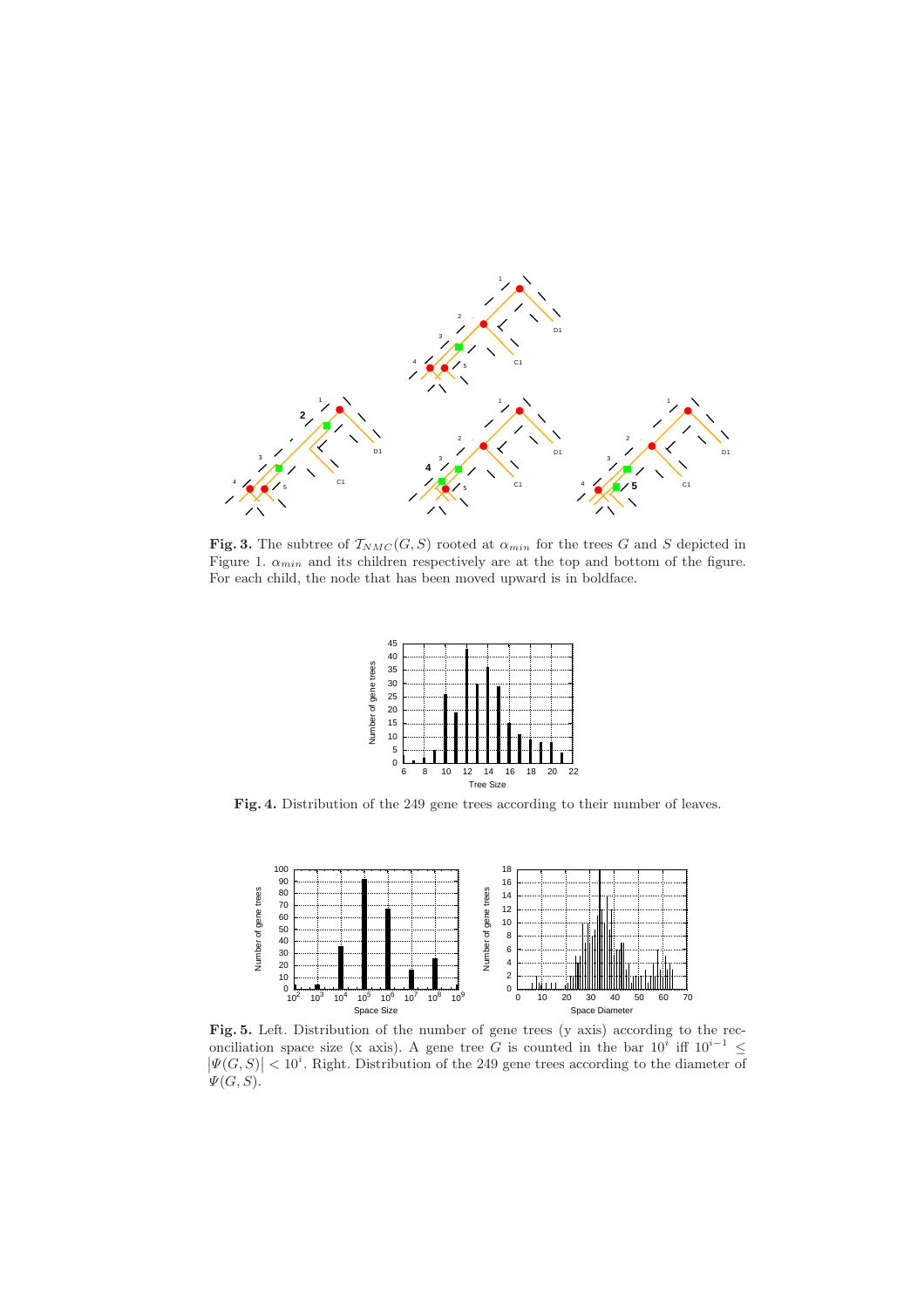shows that, on average over all gene trees,  $N(k)$  is proportional to k from  $k = 0$  to  $k = 13$  and inversely proportional from  $k = 13$  to  $k = 18$ . This can be explained by the following facts: the maximum value of  $d_{\text{cost}}$ is equal to the number of internal nodes  $u$  of  $G$  that can be mapped on  $M(u)$ , and the average number of such nodes is 13. All this suggests that, for a given gene tree,  $N(k)$  is maximized at this maximum value of  $d_{\text{cost}} = k$ .



Fig. 6. Over all 249 gene trees, average distribution of the number  $N(k)$  (y axis) of reconciliations  $\alpha$  such that  $d_{\text{cost}}(\alpha) = \text{dup}(\alpha) - \text{dup}(\alpha^*) = k$ , for  $k \in \mathbb{N}$  (x axis).  $\alpha^*$  is a global minimum that minimizes the NMC distance  $D_{NMC}(\alpha, \alpha^*)$ .

We analyzed the relationship between the NMC and cost distances using the average value of  $D_{NMC}(\alpha, \alpha^*)$  over all gene trees G and all reconciliations  $\alpha \in \Psi(G, S)$  such that  $d_{\text{cost}}(\alpha) = k$ , for a given  $k \in \mathbb{N}$ . We also computed the number of nodes  $u \in V(G)$  such that  $\alpha(u) \neq \alpha_{\text{real}}(u)$ . According to Figure 7, we observe that the cost distance of a reconciliation  $\alpha$  is proportional both to the NMC distance with the closest optimal reconciliation  $\alpha^*$  and to how much  $\alpha$  differs from the real reconciliation  $\alpha_{\text{real}}$ .

# 6 Conclusion

We described in this work several algorithms related to exploring the space of all reconciliations between a gene tree and a species tree. From an algorithmic point of view, our exhaustive exploration algorithm is optimal as it requires an (amortized) constant time between successive reconciliations. Our experiments on a realistic simulated dataset with low duplication/loss rates (we will consider simulated datasets with higher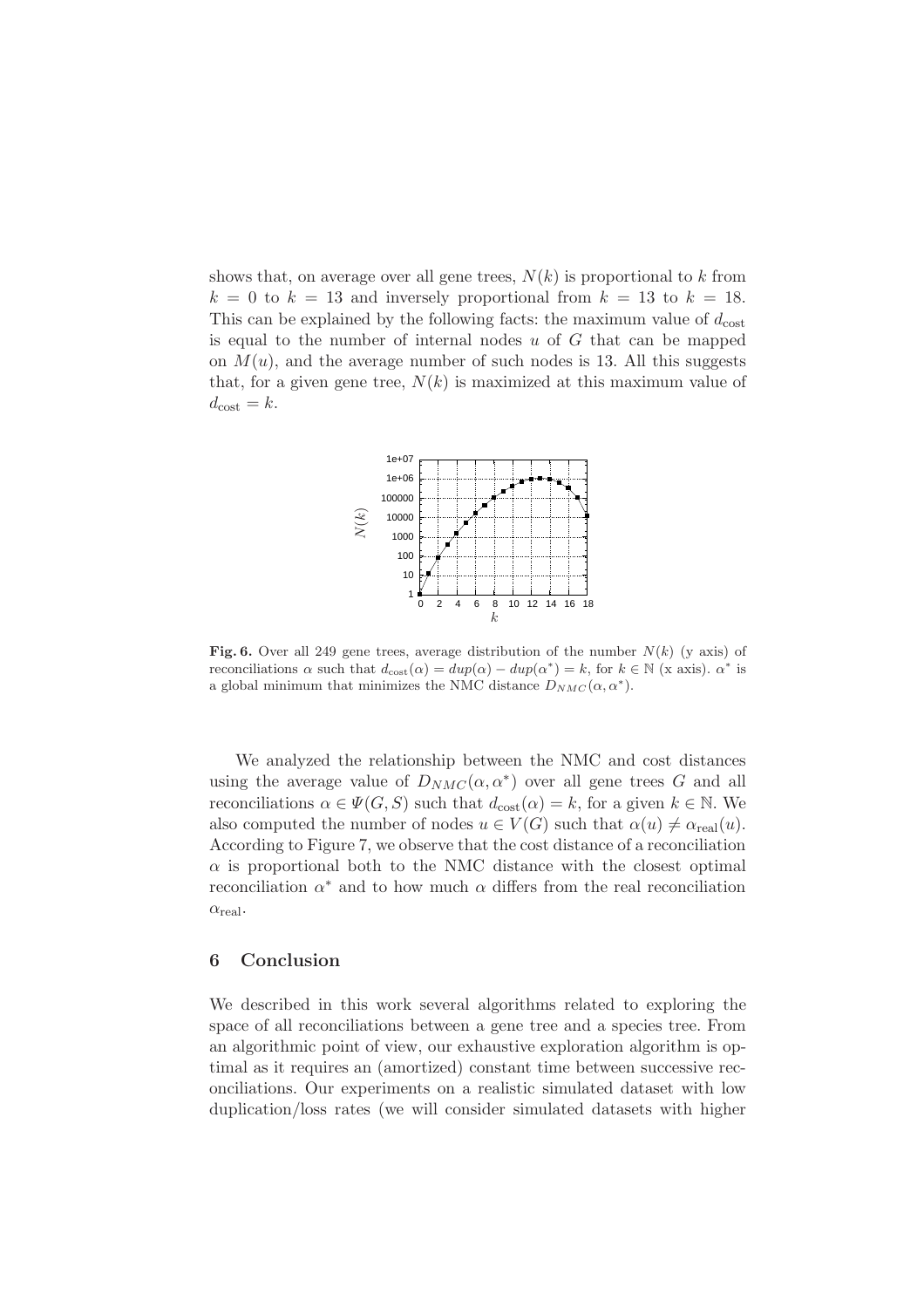

Fig. 7. Left: over all gene trees G, average value of  $D_{NMC}(\alpha, \alpha^*)$  (y axis) for all reconciliations  $\alpha \in \Psi(G, S)$  such that  $d_{\text{cost}}(\alpha) = k$ , for a given  $k \in \mathbb{N}$  (x axis). Right: the same distribution with the real distance  $d_{\text{real}}$ , that is the number of nodes u of G such that  $\alpha(u) \neq \alpha_{\text{real}}(u)$ .

duplication/loss rates in the full version of this paper) show that even in this case the number of reconciliations can be very large, but that for all three combinatorial criterion considered there are relatively few optimal or near-optimal reconciliations, always located close (in terms of NMC distance) to the LCA reconciliation. It is known that for the loss and mutation costs, this LCA reconciliation is the only possible minimum. However, for the duplication cost (as well as for the maximum likelihood cost), it can happen that several optimal reconciliations exist and our exhaustive exploration algorithm was able to locate them. This motivates our current work to modify our algorithm to handle dNMC operators in order to explore efficiently alternative but close evolutionary scenarios (in terms of NMC) of a given reconciliation (work in progress). Our algorithm can already be applied to this task when the starting reconciliation is  $\alpha_{min}$  by visiting only the reconciliations that are at a fixed distance (in terms of NMC) from  $\alpha_{min}$ . Natural generalizations of the algorithms we described in the present work include handling either non-binary gene or species trees [3, 18] (or both) and attacking the more difficult problem of multiple gene duplications [7]. Moreover, we are now developing our exhaustive exploration algorithm for the maximum likelihood cost.

Acknowledgements. Cedric Chauve akcnowledges the support of NSERC through an Individual Discovery Grant and of Simon Fraser University through a Startup Grant.